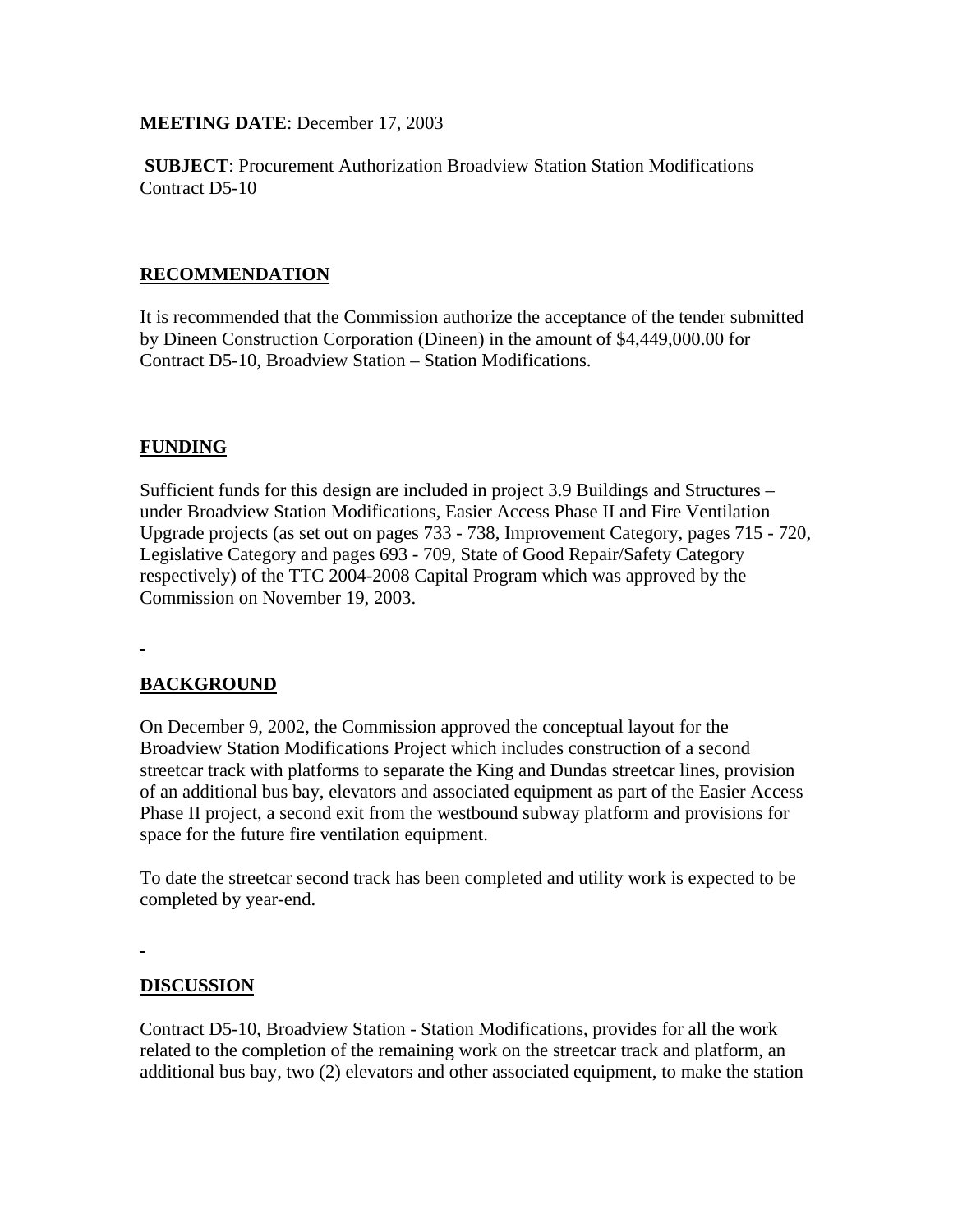accessible, and a second exit from the westbound subway platform, as shown in Appendix B.

Specifications and drawings were prepared for Contract D5-10 and a Request for Tenders was posted on TTC's web site as of October 21, 2003. Thirty (30) companies requested copies of the tender documents out of which six (6) submitted a tender as summarized in Appendix A.

Jelco Construction Ltd. (Jelco) submitted the lowest priced tender and did not state any exceptions or qualifications. However, their Bid Bond and Agreement to Bond were executed by a company that is not registered to transact the business of surety insurance in the Province of Ontario, which is contrary to the Insurance Act of Ontario and the contract requirements. As such, Jelco's tender is considered unacceptable.

Dineen submitted the second lowest priced tender and also did not state any exceptions or qualifications, nor offer any alternatives for consideration. Dineen has satisfactorily completed work of a similar size and nature for the Commission within the past five years. Based on a review of the contractor's financial statements, it appears they have the financial capability to perform this contract. Their tender is considered acceptable.

Torcom Construction Inc. (Torcom) submitted the third lowest priced tender and also did not state any exceptions or qualifications, nor offer alternatives for consideration. Their tender is considered acceptable.

Struct-Con Construction Ltd. (Struct-Con) submitted a tender whereby the written portion of the offer is different from the numerical portion, therefore, their tender price could not be determined. As such, Struct-Con's tender is considered unacceptable.

The tenders submitted by Grascan Construction Ltd. and 1031644 Ontario Inc. o/a Consolidated Canadian Contractors were not evaluated further due to the difference in price.

### **JUSTIFICATION**

The tender submitted by Dineen Construction Corporation is the lowest priced acceptable tender.

- - - - - - - - - - - -

December 4, 2003

50-21-24